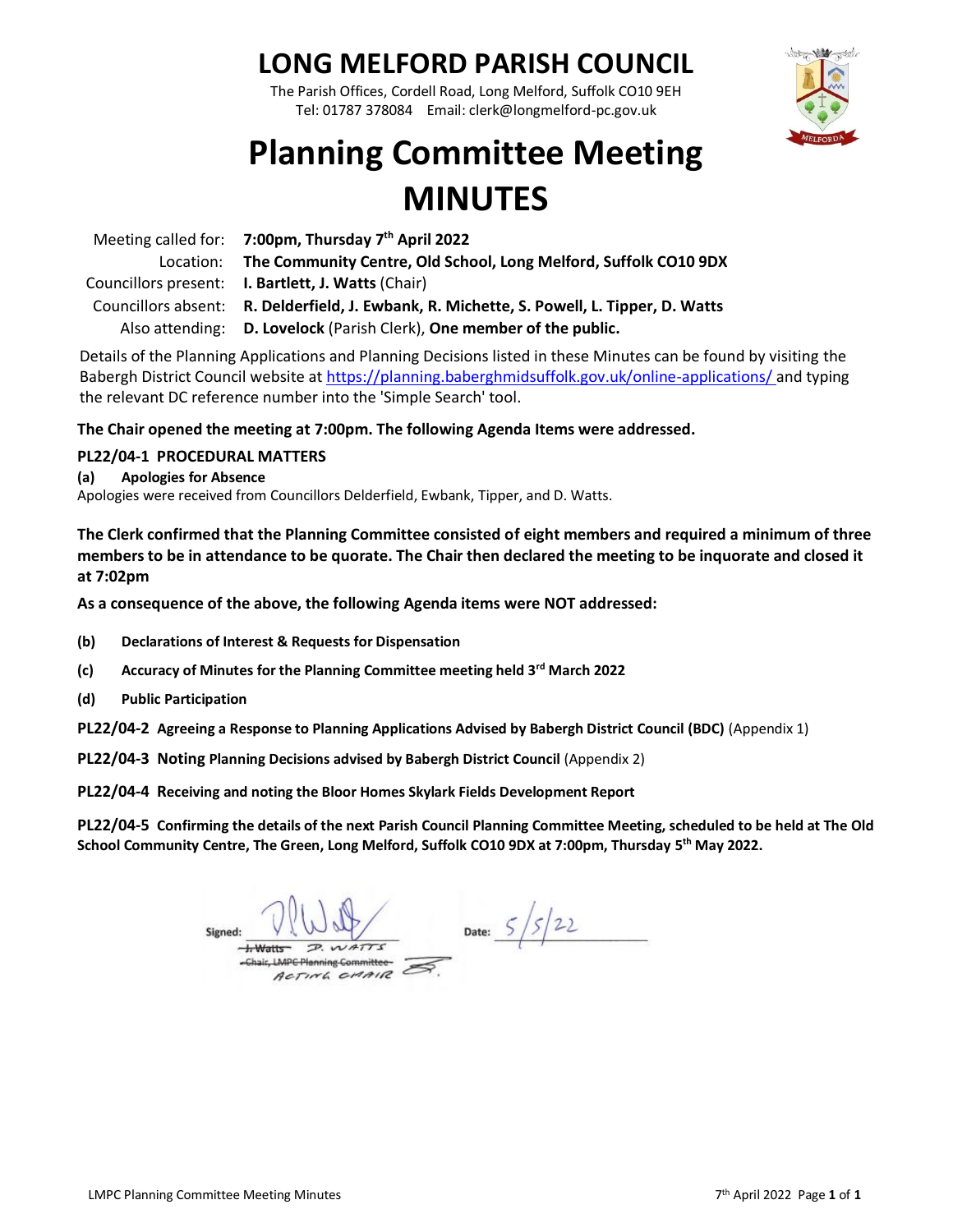## **Planning Applications Advised by Babergh District Council**

| <b>Appendix 1</b> |  |
|-------------------|--|
|-------------------|--|

| <b>BDC Planning</b>    |                                                               |                                                                                                      | <b>Considered</b>    | <b>LMPC</b>                        |
|------------------------|---------------------------------------------------------------|------------------------------------------------------------------------------------------------------|----------------------|------------------------------------|
| <b>Application</b>     | <b>Address</b>                                                | <b>Application Details</b>                                                                           |                      |                                    |
| $\vert \nabla$<br>Code | $\overline{\mathbf{v}}$                                       | $\overline{\phantom{a}}$                                                                             | by LMPC <sub>T</sub> | Response $\overline{\mathbb{R}^n}$ |
| DC/22/01150            | 1 Laurel Drive, Long Melford, Suffolk, CO10                   | Full Planning Application - Severance of garden and erection of 1No single storey dwelling           | 07/04/2022           | <b>Not Considered</b>              |
|                        | 9ER                                                           | including alterations to driveway.                                                                   |                      | Mtg Inquorate                      |
|                        | <b>Coppins House, Blooms Hall Lane,</b>                       |                                                                                                      | 07/04/2022           | Not Considered                     |
| DC/22/01188            | Stanstead, Suffolk CO10 9AY                                   | Householder Application - Erection of detached 4 bay garage block.                                   |                      | Mtg Inquorate                      |
| DC/22/01355            | Ford End, Hall Street, Long Melford, Suffolk                  | Householder Application - Erection of extension and alterations to garage to form a studio and       |                      | Not Considered                     |
|                        | <b>CO10 9DY</b>                                               | store.                                                                                               | 07/04/2022           | Mtg Inquorate                      |
|                        |                                                               | Application for Listed Building Consent - Ground floor suspended timber construction to be           |                      | <b>Not Considered</b>              |
| DC/22/01389            | Eldon Cottage, Hall Street, Long Melford,<br>Suffolk CO10 9JR | treated, internal alterations to kitchen, first floor ceiling to be repaired and installation of new | 07/04/2022           | Mtg Inquorate                      |
|                        |                                                               | bathroom suite.                                                                                      |                      |                                    |
| DC/22/01431            | Woodpeckers, High Street, Long Melford,                       | Householder Application - Loft conversion, installation of windows 1No to front and 1No to           | 07/04/2022           | <b>Not Considered</b>              |
|                        | Suffolk CO10 9DD                                              | rear elevation and insertion of 1No roof light.                                                      |                      | Mtg Inquorate                      |
| DC/22/01450            | The Old Cottage, Bull Lane, Long Melford,                     | Application for Listed Building Consent - Installation of 2no. Rooflights.                           | 07/04/2022           | Not Considered                     |
|                        | Suffolk CO10 0BG                                              |                                                                                                      |                      | Mtg Inquorate                      |
| DC/22/01481            | 2 Church Walk, Long Melford, Suffolk, CO10                    | Householder Planning Application & Application for Listed Building Consent - Erection of first       | 07/04/2022           | Not Considered                     |
| DC/22/01484            | 9DN                                                           | floor rear extension and block up internal opening to basement.                                      |                      | Mtg Inquorate                      |
| DC/22/01579            | Rug And Carpet Studio, Little St Marys,                       |                                                                                                      | 07/04/2022           | Not Considered                     |
|                        | Long Melford, Suffolk CO10 9HY                                | Application for works to trees in a Conservation Area - Fell 2no Sycamores.                          |                      | Mtg Inquorate                      |
| DC/22/01620            | <b>Corpus Christi, Little St Marys, Long</b>                  | Householder Application & Application for Listed Building Consent - Conversion of rear loft          |                      | Not Considered                     |
| DC/22/01621            | Melford, CO10 9HY                                             | area. Installation of new access staircase and works as per the Design Access & Heritage             | 07/04/2022           | Mtg Inquorate                      |
|                        |                                                               | Statement.                                                                                           |                      |                                    |
| DC/22/01648            | The Old Cottage, Bull Lane, Long Melford,                     | Full Application - Conversion of existing double garage to Airbnb, including insertion of            | 07/04/2022           | <b>Not Considered</b>              |
|                        | <b>Suffolk CO10 0BG</b>                                       | rooflights.                                                                                          |                      | Mtg Inquorate                      |